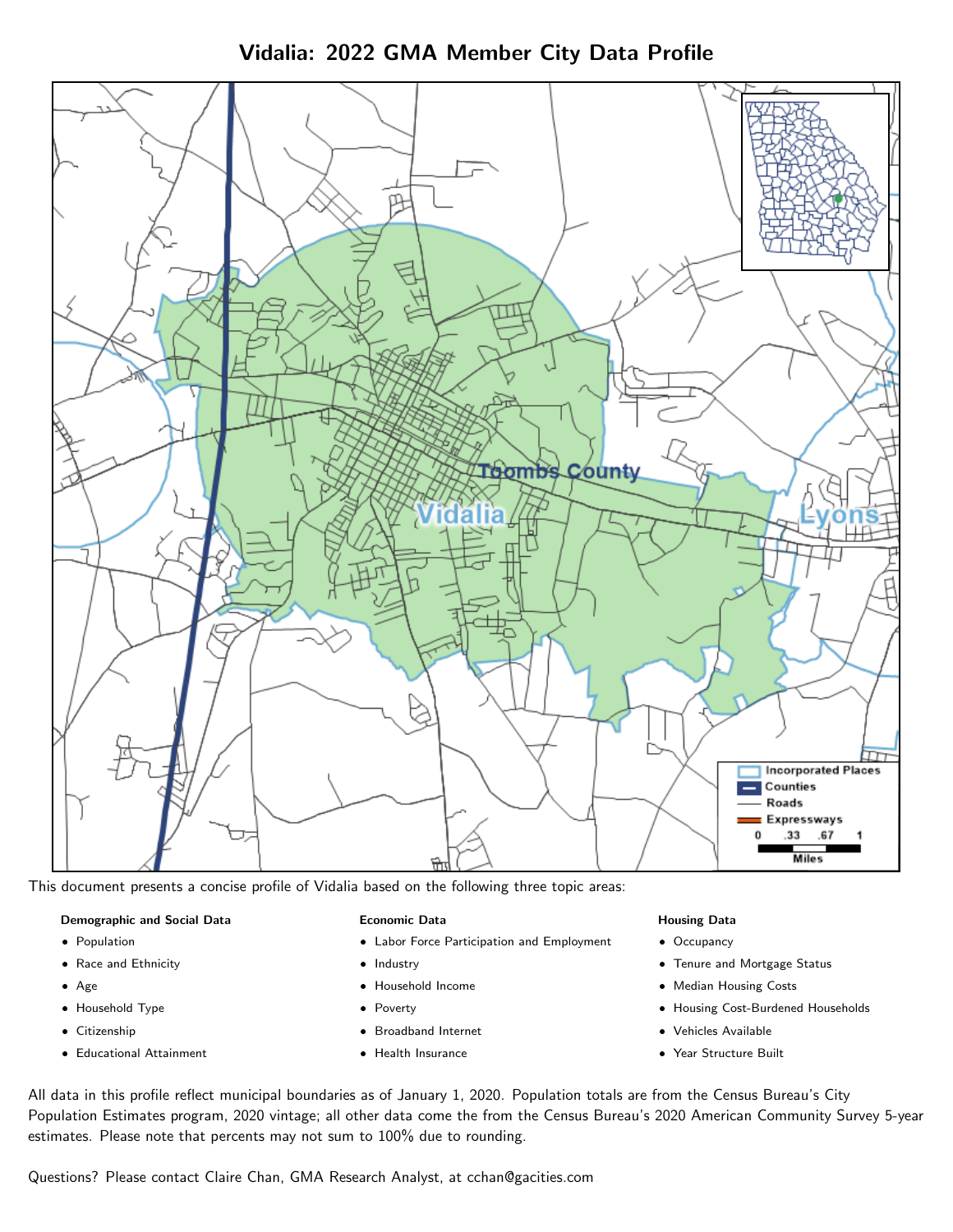# Vidalia: Demographic and Social





### **Citizenship**



Source: American Community Survey, 2020 5-year estimates, table B05002 Source: American Community Survey, 2020 5-year estimates, table B15002

Race and Ethnicity



Source: U.S. Census Bureau, City Population Estimates, 2020 vintage Source: American Community Survey, 2020 5-year estimates, table B03002

## Household Type



Source: American Community Survey, 2020 5-year estimates, table B01001 Source: American Community Survey, 2020 5-year estimates, table B11001

#### Educational Attainment



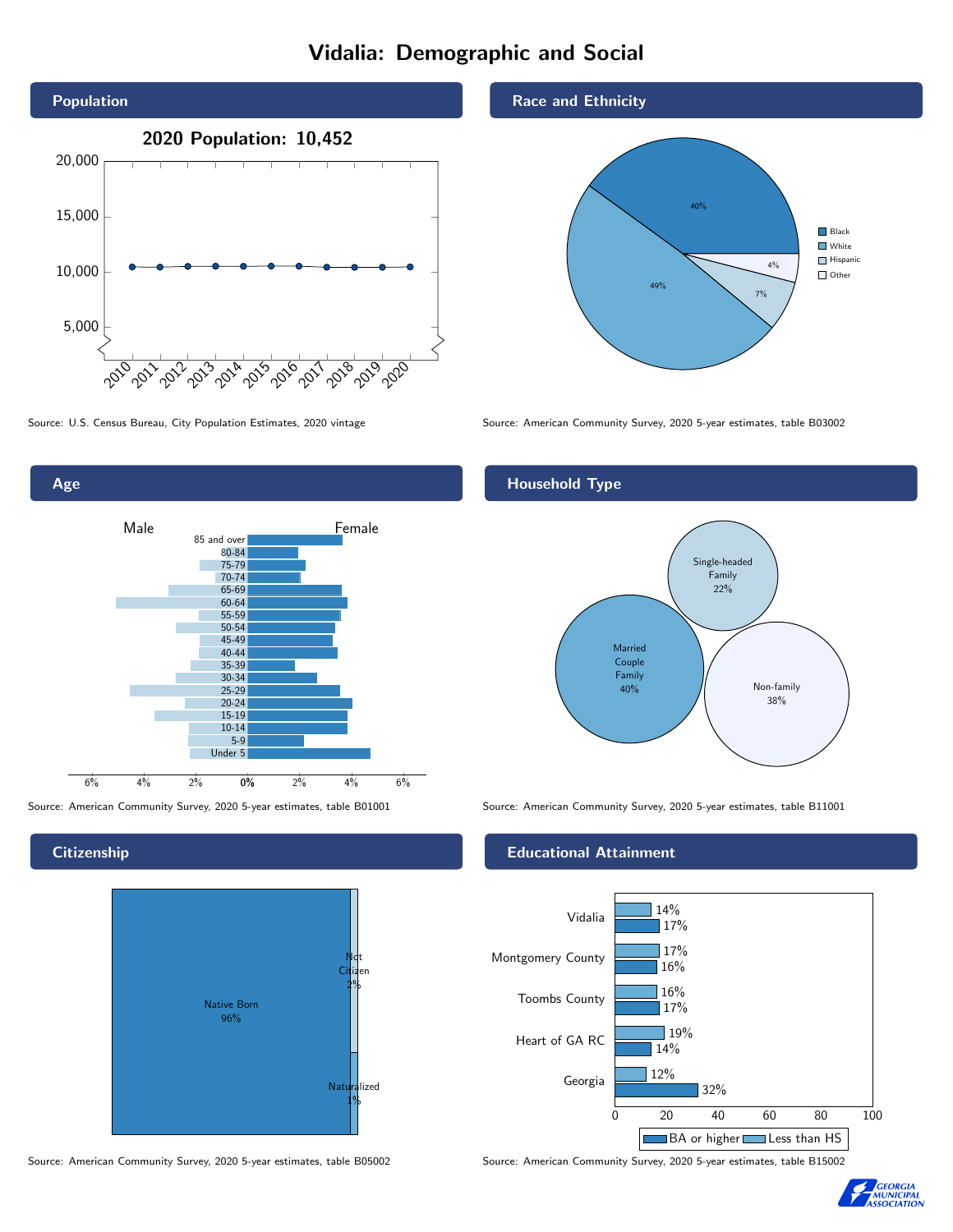# Vidalia: Economic



Source: American Community Survey, 2020 5-year estimates, table B23001 Note: Unemployment rate is based upon the civilian labor force.

## Household Income



Source: American Community Survey, 2020 5-year estimates, tables B19013 and B19025 Source: American Community Survey, 2020 5-year estimates, table B17010



Source: American Community Survey, 2020 5-year estimates, table B28002 Source: American Community Survey, 2020 5-year estimates, table B18135

#### Industry

| Agriculture, forestry, fishing and hunting, and mining      | $3\%$ |
|-------------------------------------------------------------|-------|
| Construction                                                | 8%    |
| Manufacturing                                               | 9%    |
| <b>Wholesale Trade</b>                                      | $4\%$ |
| Retail Trade                                                | 16%   |
| Transportation and warehousing, and utilities               | 7%    |
| Information                                                 | $1\%$ |
| Finance and insurance, real estate, rental, leasing         | 5%    |
| Professional, scientific, mgt, administrative, waste mgt    | 5%    |
| Educational services, and health care and social assistance | 23%   |
| Arts, entertainment, recreation, accommodation, food        | 9%    |
| service                                                     |       |
| Other services, except public administration                | 3%    |
| Public administration                                       | 7%    |

Source: American Community Survey, 2020 5-year estimates, table C24030

### Poverty



#### Health Insurance